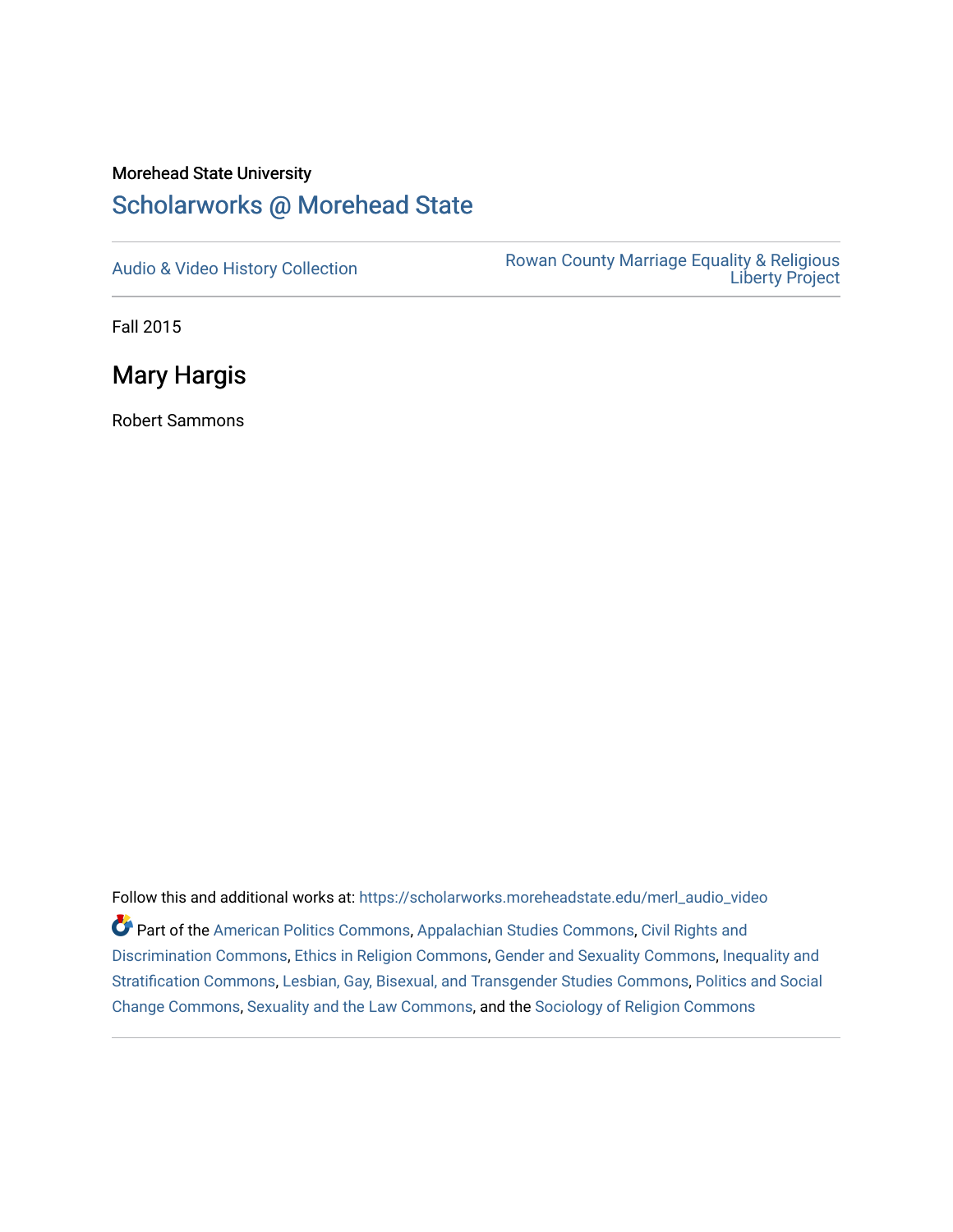## Mary Hargis Interview

Interviewer: This is a conversation with Mary Hargis for the Kentucky Marriage Equality and Religious Liberty Oral History Project. We are in the studio room of Breckenridge Hall on Morehead State's campus located in Rowan County, Kentucky. It is 9:22 on June 13<sup>th</sup>. My name is Dakota Barr.

Alright Mary, first of all I'd like to thank you for agreeing to meet with me today, to do this interview. I'd like to start with some biographical information such as where you were born and where you grew up.

Response: Originally, I'm from Dayton, Ohio. My family's still in Dayton. I grew up there, went to high school, saw a recruiter from Morehead State University on college day at my high school, thought this would be the place for me to go to, not go to a large college like Ohio State, maybe come to a small college. My high school advisor actually recommended it, saying that Morehead State might be a better fit, so I came down here to go to school and it was quite a learning experience to be away from home for the first time.

I: How long have you been here?

R: I came here in 1970, so I consider Morehead to be my home now.

I: Do you care to touch on some of your religious upbringing and ideological background?

R: I think I consider myself to be more agnostic. I want to believe that there is a higher power. My parents basically were Presbyterian but of no faith on a regular basis. I attended Sunday school, really didn't get much out of it. So, I really, my whole family is not really of a religious nature.

I: So, you, are you a current member of a church?

 $R: No.$ 

I: And what do you do for a living?

R: I'm retired. I was a state worker. I worked for the Commission for Children with Special Healthcare Needs here in Morehead for 27 years, and then after I retired from there I was an organizer for the UAW for state employees.

I: So now I'd like to get to the meat of the interview. So how did you first become involved in the religious liberty or marriage equality movement?

R: I had heard, you know, everyone was gleeful when the Obergefell decision came down. I walked on air that weekend. I thought, finally, something that I never thought would happen in my lifetime was going to occur, that marriage equality for everyone was going to occur. Over 1700 benefits that come with being married was gonna actually be a right for everyone, not just a few. So, I was very happy about that, and then for my friends that had wanted to marry and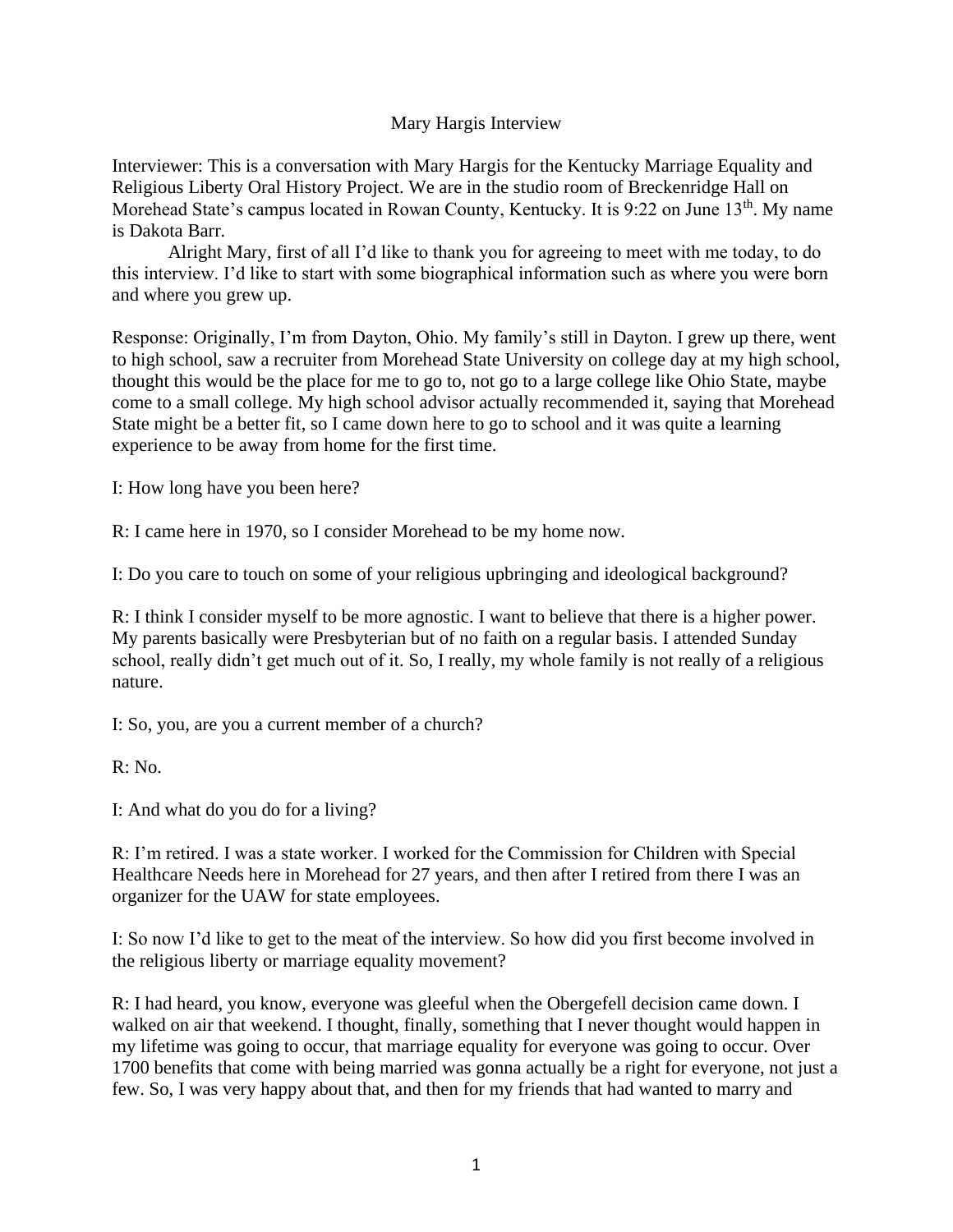weren't able to have their marriage recognized in Kentucky. So, I was very happy about that. And then, on Monday, when our county clerk decided that she wasn't going to issue marriage licenses to anyone in Rowan County, my daughter called me very upset, saying that Kim Davis isn't going to issue marriage licenses. So, she told me that there was gonna be a protest at the courthouse the following day and she had just started a new job. So, I said I'll be there. I'll go. And I went to the courthouse, I met with Josh Egars, and became involved in the protest that very day.

I: So, this was an issue you were passionate about before the Supreme Court decision.

R: Right. I'm a big believer in constitutional law. I believe that it's the basis for everything that we do in this country. I come from a long line of law enforcement. I'm very proud of that. I'm not of the mind that they can do no wrong, but I also know that as a society, we have to obey the law, just for uniformity of life. And when you erode one person's right, you erode everyone's.

I: So, what was your immediate reaction when you heard the Supreme Court's decision?

R: Anger. Anger. I was gleeful when the decision came down. I was in disbelief. I just never thought this would happen in my lifetime. I thought it was such an issue because it had come up before, it was never seriously undertaken by the Supreme Court, and there were so many states that had passed laws that banned marriage between all forms other than one man, one woman. So, it was something I thought would never occur, and then when it did occur, it was that much more joyful, that there was actually common sense being used by the Supreme Court, that we could actually go forward in this instead of just completely obliterating the rights of minorities. You could fill in the blank, you could fill it in with African American, you could fill it in with women's rights, you could fill it in with any minority. So, for gay rights to occur and finally be able to celebrate marriage between people, it was very uplifting. And that's why it made it even harder to accept when our county clerk declined to recognize the law.

I: So, your daughter calls and tells you there are protests. What was your involvement in those protests?

R: Just basically going out and lending a body to the protest and lending my support and become a voice. I think that's very important. You can stay at home and sit behind a keyboard, and social media has its place, but if you're willing to put yourself out there, if you're willing to make a voice and tell people how you feel about it and how you object to it, if you don't, you stay at home, you become silent. People say "oh, well we can, you know, we're just a major force if we do Facebook, there's a lot of, or Twitter". That's all well and good, but it becomes more personal when you put yourself out there and you can put a face to that. And I think if your voice isn't heard, you're just silent. You don't have a place to say what you feel about anything and you can have anger all you want but if it doesn't become materialized then it's a waste of your time.

I: Did you participate in any of the satellite protests such as at the courthouses in Covington?

R: Oh, yes, I attended all the court proceedings in Ashland and Covington. We formed the Rowan County Rights Coalition shortly after the protests. It was out of necessity to get everyone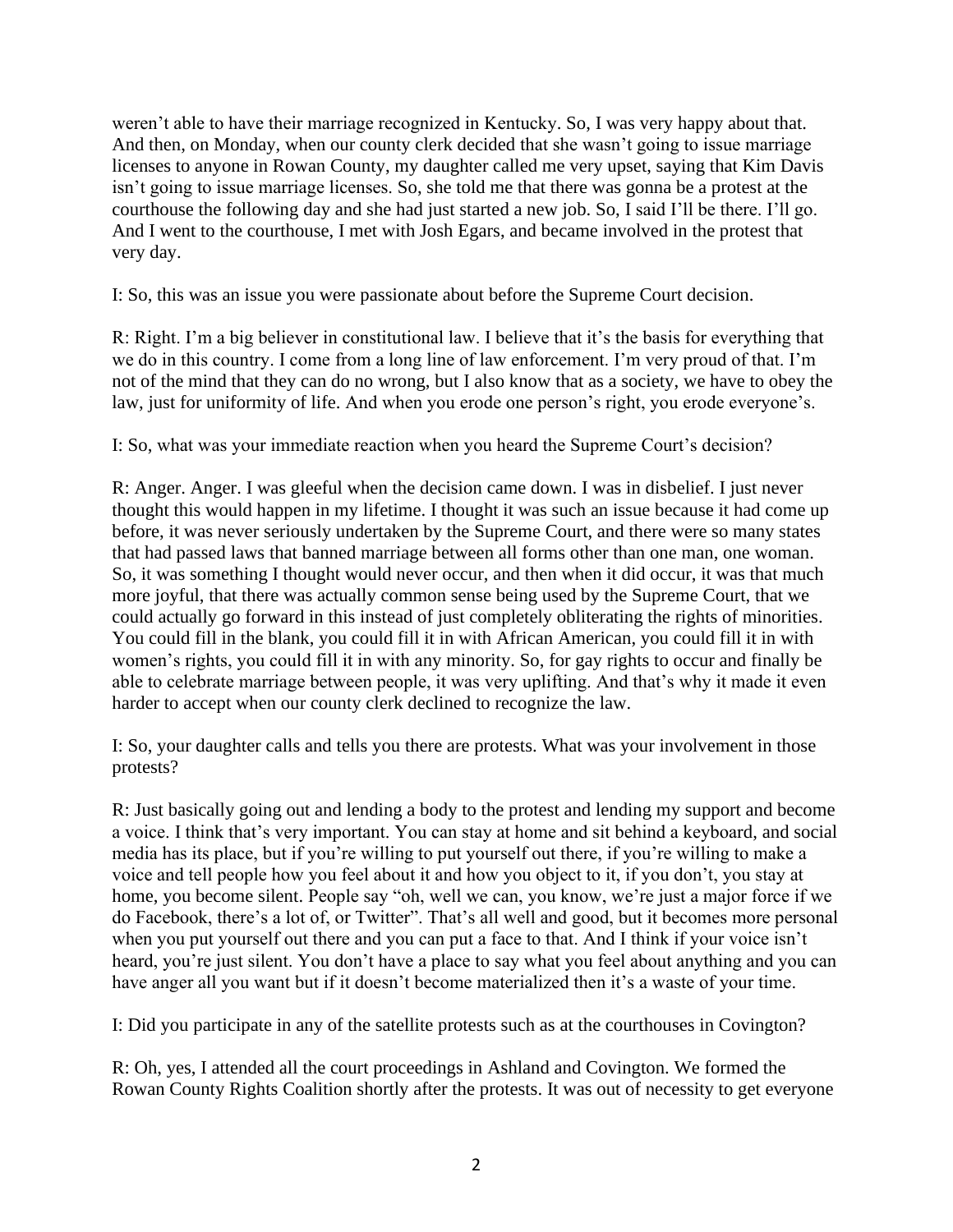organized, to not waste anybody's time, that we could get out there. We had people that we needed to show up at the courthouse, so we became organized and we decided that we would represent ourselves by going to the courthouse. So, we made sure that there was always people from the coalition there, whether we were outside protesting or if we were inside the building. So, we got to see the proceedings, we got to see how it worked. We saw firsthand that it can work, it needs to work, but you have to present and you have to be there and let people know that you represent both sides of the issue.

I: Do you think your tactics were effective at the protests?

R: We live in a small town. For the most part it was very peaceful, it was respectful on both sides until people that were brought from outside of the area that were brought in to protest and to add bulk to the protest. Many days, when we were out there at the courthouse, there were very few of us, but there was always a presence. We were always there. Shortly, a couple weeks into the protest, the other side basically gave up, and it wasn't until the court proceedings started that it became a national issue and people from Texas, from North Carolina, South Carolina were brought in by busloads. Even from surrounding counties. So, it drew national attention to our small town, and a lot of people that live here became very angry that such attention was brought. So sometimes you're gonna catch grief over the fact that we protested and didn't give in. And we didn't.

I: Would you have done anything differently in the protests?

R: No. No, because I had been involved in protests before and I have seen firsthand what could happen when it gets out of hand, when you allow emotions to carry you into that place where you can become violent, and that wasn't our purpose. We're not about negativity. We're not about violence. We're here for people's rights and want to stand up for that, and that's the way you do it.

I: What difference do you think was made by your involvement?

R: I think a lot of it is when you've had experience at protesting, when you become what is considered an unwilling leader in a protest, people will listen to you because you have participated in previous protests and you know what works and what doesn't work, and there needed to be a voice of calm and reasoning because a lot of times, even within our own organization, there was anger that we didn't do more as far as being interruptive, that type of thing. But we got our point across, and there was a good deal of respect from the other side as well that we were involved, they were involved, and that we didn't allow it to become violent.

I: So, after the protests you said you formed a group called the Rowan County Rights Coalition out of a sense of necessity. Can you explain why you think that the group was necessary?

R: We needed, we needed to coalesce, as far as I was concerned. We needed to understand what we were for. We needed to gel our ideas and the only way to do that is to become an organization, a grassroots organization with its best intentions, and with that comes a lot of work and a lot of people don't want to put in the work. They want to be involved on a peripheral type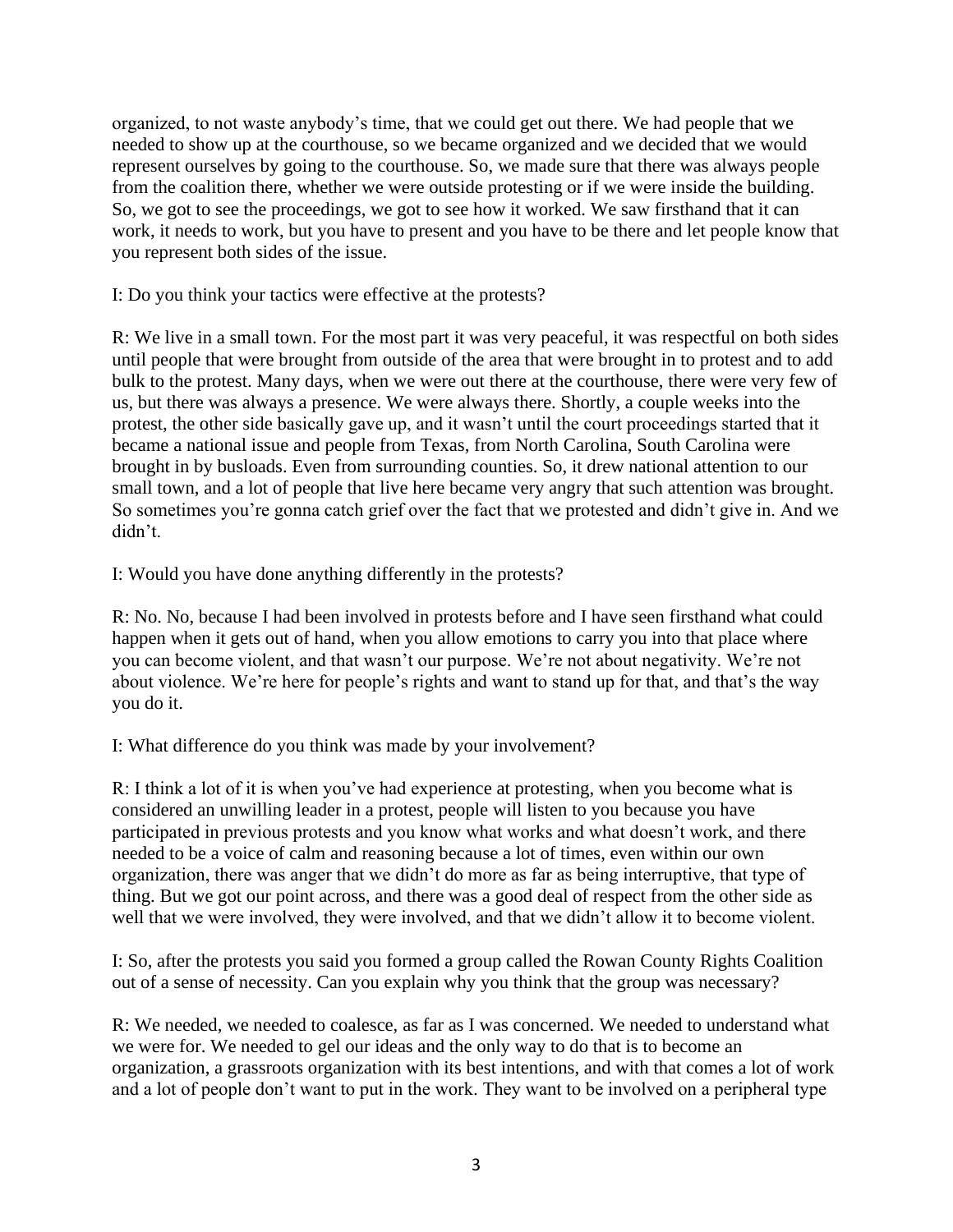of thing, which is fine. When we started this by Facebook account we had 1500 followers, but for true followers probably a couple hundred. People who were willing to put in the work and wanting to be organized, just like most organizations there's always a core group that will do the work, and this was true with our organization as well. We welcome all input, we welcome people's ideas about how we should proceed, and we take that into account. And that's very important, for an organization to be open to that. The term inclusiveness has become overused for the most part, but that's an important part of an organization such as ours. So we try to be inclusive and we try to listen to everyone, but we also want to get the work done.

I: So, what kind of work is your organization doing?

R: We're trying to build bridges between our organization and the community. We went people to know that we're here, that we're available to them, if they have problems they can come to us. Right now, we're just a fledgling organization that's started. We're trying to find our way. We're trying to find out what purpose we serve in this community. We've been attending the fiscal court meetings and city council meetings trying to gain a foothold with our local politicians. We have a couple people that do bingo at the nursing home, we have another fellow that does readings at the nursing home, we have an open caption every Wednesday night at the movie theater for the deaf and hard of hearing community. We have, we're just involved in a lot of different things. We provided a friendsgiving, which was a way for the community to come together for people that couldn't go home for whatever reason, either they weren't welcomed from there family to participate in any type of holiday, so we wanted to give people a sense of community and of home.

I: Regarding the county clerk, Kim Davis, do you think that she best represented the cause of religious liberty?

R: I think she became the poster child for it. I think there was already a movement for it, but it gave a foothold that had not, she put a name and a face to the religious freedom, what they felt to be a threat to their religious freedom. I think she became that person that represented that. Not necessarily to the best advantage for our community, but she became that. Her council, Liberty Council, took that and ran with it, and she became the embattled county clerk. And very little attention was given to the other side of it by the media because it was so sensationalized. I think the most regretful part of it is that is opened the Pandora's Box, and I think if you look at what has emerged out of this whole fiasco, has been the extreme right taking that and going with it and saying "okay, now we've got people's attention, we're gonna bring to the forefront how we feel about family values," irregardless of who's family they hurt or what social injustice they brought about and the fact that they felt like their freedom was being infringed upon.

I: Can you elaborate a little more on the Pandora's Box? What do you think has come from this?

R: Well, when you allow an elected official to dictate what her responsibilities are toward her citizens, when you allow three clerks out of 120 to say "I'm not going to do my job," what happens is, and they always talk about the needs of the many over the needs of the few, but in this case they were allowed to use religious freedom and the infringement upon that as being the basis to deny many people their rights and when you do that, where does that stop? Who's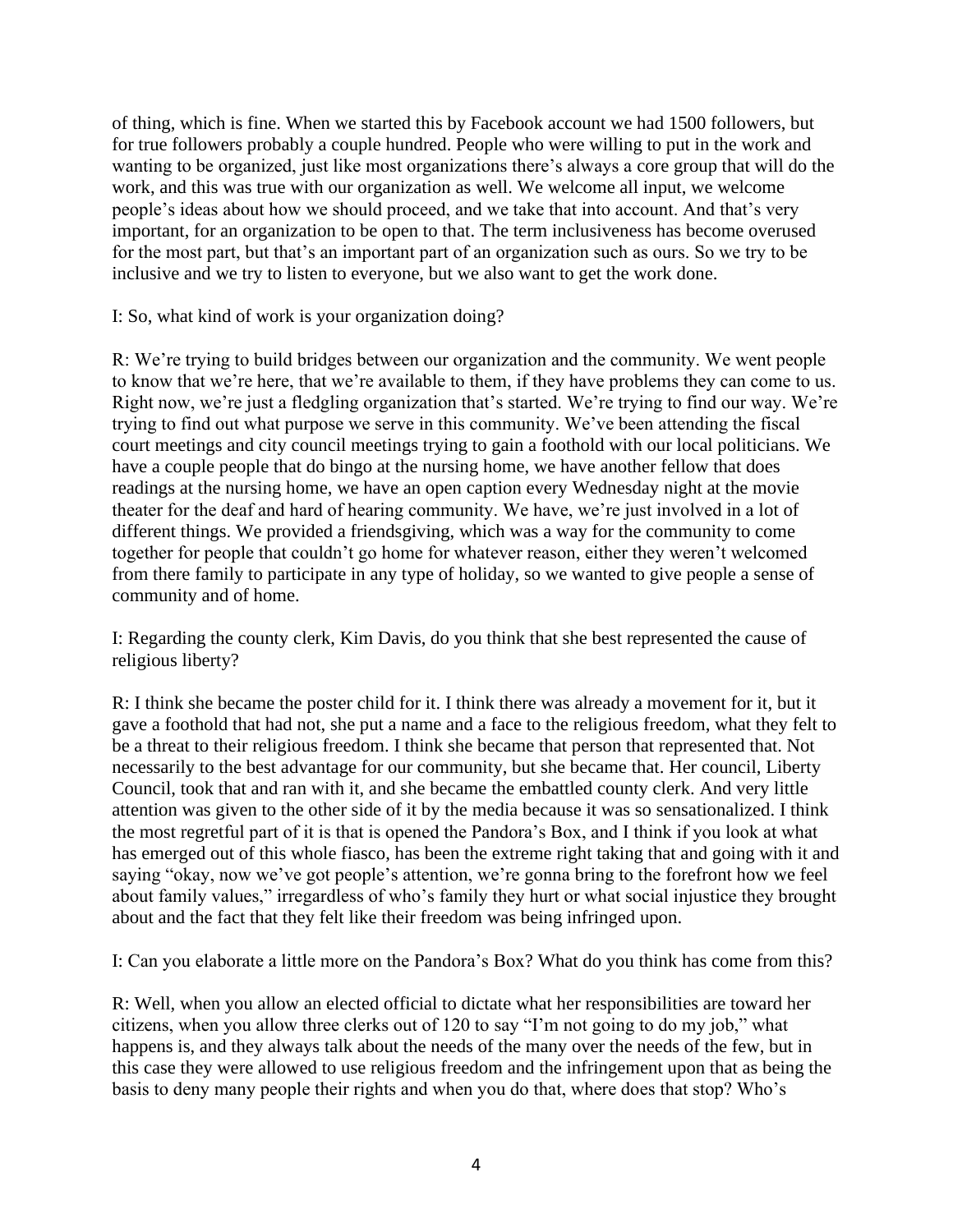allowed to say "I'm not going to do my job, I'm not going to provide the rights that are given to all citizens by saying it infringes upon my rights." If you cannot do that job, leave the job. There are people every day in the United States that leave their jobs for one reason or the other. They don't get along with their coworkers, they're not making the right salary, they object to the company's way of managing things, I mean there's all types of reasons that you lose a job or you leave a job, and in this case, she should've been made to leave her job. She wasn't fulfilling, she basically broke several laws, not only federal but state laws when she altered the marriage licenses, and you have to stand up for that. It should've been, she should've been arrested, or at least be charged with a misdemeanor which could've meant that she could've been removed from office, but it wasn't done. Unfortunately, it was an election year. I'm gonna call it out, it's what it was. We didn't have anybody come to our side, we didn't have presidential candidates come to our side. We didn't have the governor come out and say "you're gonna do your job." The problem comes down to you've got elected officials policing elected officials and if they're not gonna be made to obey the law and follow KRS, there's gonna have to be citizen groups that say "you're not doing your job. Let's do your job." And if it means policing another elected official, do your job. And I think part of the backlash from all that was that our Democratic candidate did not succeed, the Republican candidate did because he brought that to the forefront. He brought that out in saying that this was protection of people's religious freedoms. You can't run away from those issues. They have to be brought out, especially a hot topic that was marriage equality.

I: In your eyes, did the clerk deserve to be imprisoned?

R: She broke the law. Prisons are full of people that have broken the law. It should be no different for her. You can use, if you want to use religious freedom to go in and rob a bank, "oh I'm gonna give part of that to my church." That's the Pandora's Box. That's where you're allowing one defense to dictate how you obey the law. If she was a conscientious objector to the war, saying "I'm not going to go kill people" then you'd be taken seriously. But all she had to do was sign a piece of paper? She's not an officiant, she wasn't marrying anyone. She was only to do her job to make sure that the information was recorded correctly with Frankfort and go about business, collect her money, and that's it. And that's how it should've been. And that's how it is today, only through the court's interference. Or not interference, but actually following the letter of the law. But again, she was allowed to dictate public policy. It's wrong.

I: So, upon Kim Davis' release from jail, as you may know there was a large rally. What are your thoughts on that?

R: Once again, they took it to the heart of the bible belt. They took it to Grayson. It was miraculous that she got out the same day that Mike Huckabee was there and had been paid for all these people to be busloaded in to Grayson. Isn't that amazing? Matt Bevin was able to clear his schedule to come and speak. Ted Cruz was there. Wow! What if Kim hadn't made an appearance? How effective would that have been? But she was groomed, she had changed her clothes, she comes out on the stage, they're playing Eye of the Tiger. None of us went there because we knew it was going to be horrendous and that we feared for the safety of our people, because you have zealots that were whipped into a frenzy and we just, we didn't want to put our people into that kind of position where we would have to defend ourselves if need be. We were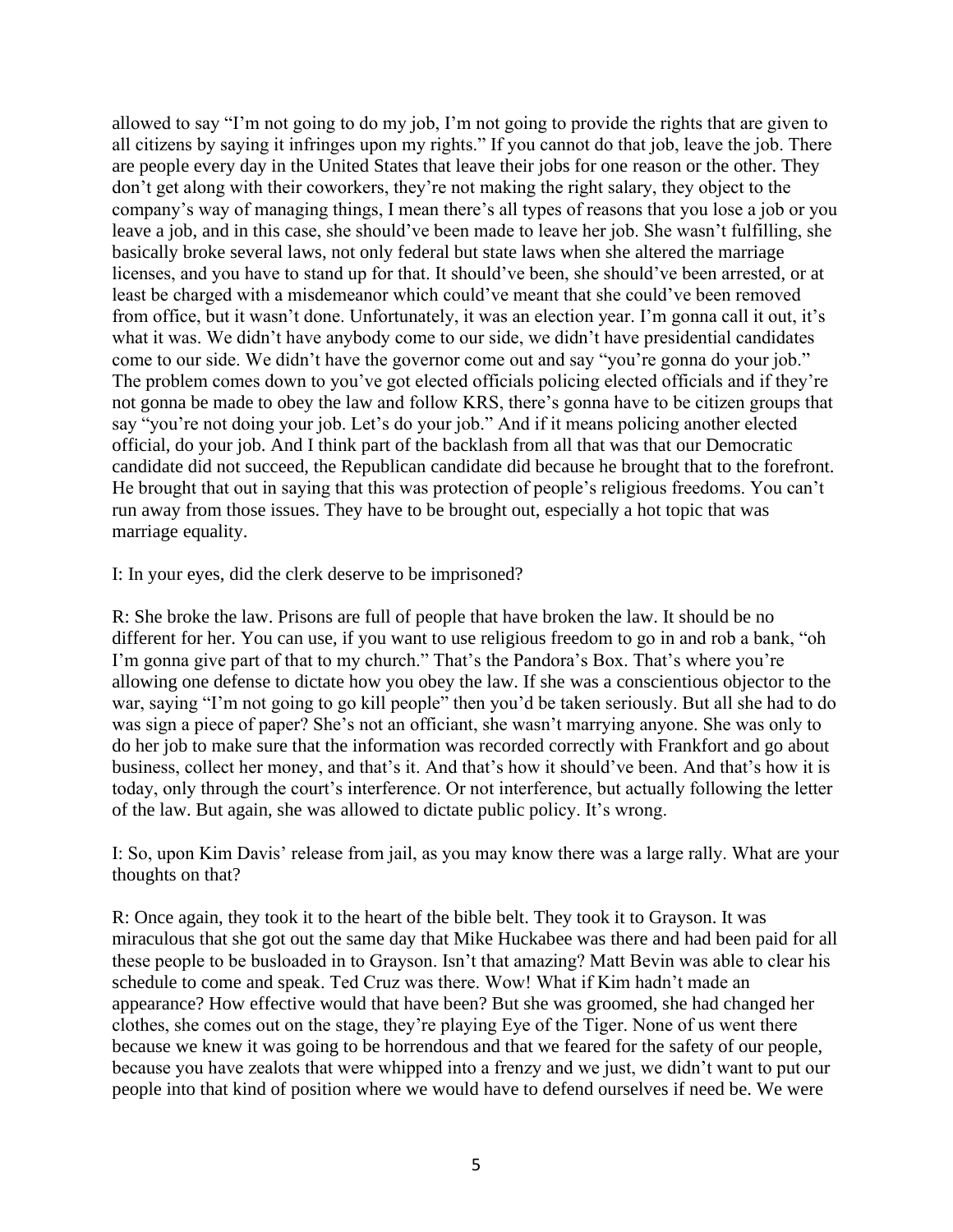vastly outnumbered. When you bring in busloads of people into a small town like Grayson, you don't stand a chance. And we didn't want anyone to get hurt. But you have a Republican judge, a federal judge, a district judges who's appointed by a Republican president to his position. He has protestors come out to his house from Kim Davis' side and then all of a sudden she's released from prison when actually, nothing had been accomplished. Her deputy clerks were basically told "you either do your job or you're going to be sitting in jail." Her son refused to do that, but yet he wasn't put in jail. So, I think there were some things there that were satisfactory, that she was put into jail, but there were a lot of things that were not done and are continuing to be left hanging.

I: You've mentioned the reactions of your local officials. Do you care to elaborate a little bit more on your thoughts on specifically the local officials and how they reacted?

R: There's been a lot of criticism of our local officials, and actually I've had apologies made to me by, when I attended the fiscal court, the public officials have actually apologized for saying that they couldn't be involved because they were enjoined into the lawsuit. The problem with that is they weren't enjoined until much later into the proceeding, that wasn't until August, and in June is when basically the protest started, the first of July. Now, Cecil Walkins, our Rowan County attorney actually did file a (pause) what is it? It just left my mind. Official misconduct. He actually did file an official misconduct on August  $27<sup>th</sup>$  saying that, around that date, or  $28<sup>th</sup>$ , saying that she should have done her job and by doing that, she would actually have been in violation of KRS and could've been removed from office as a misdemeanor. I contacted Governor Bashir asking why nothing was done about that. They were saying that basically things were being handled through court. It was already in the federal court system, it was a civil rights case, they felt like it was gonna be dealt with in that aspects and that they didn't have to move on it. But once again, it was an election year. Governor Bashir's son was running for Attorney General. Jack Conway, the current Attorney General, was running for governorship. I think it was one of those topics where they really didn't want to become involved in it because again, it was a family values, moral issue that the felt, that they didn't really want to become involved in. Our local, I think it was the same way with our local officials. They didn't want to become involved in it. They cited the fact that they are religious people, that they believe in the one man, one woman. Our Judge Executive actually testified in court to that, because he was questioned why didn't he provide the marriage certificates, because it was part of his job duties as well, that he could, in the absence of the county clerk, he could've provided the marriage licenses. When people asked about that, actually when they were rejected at the county clerk's office they went to the judge's office. His excuse was that they had no software to provide that license. It's one of those "I don't have to do this because I have the law on my side" which becomes convenient, which becomes "I'll use it to manipulate my job duties." And he felt that she wasn't in absence, that she had deputy clerks there that could actually perform that job so he didn't have to. He didn't feel like she was in absence, and that was the only way that he's felt he should have to issue marriage licenses.

I: Do you think the presence of the fairness ordinance in Morehead should've had an effect on this issue?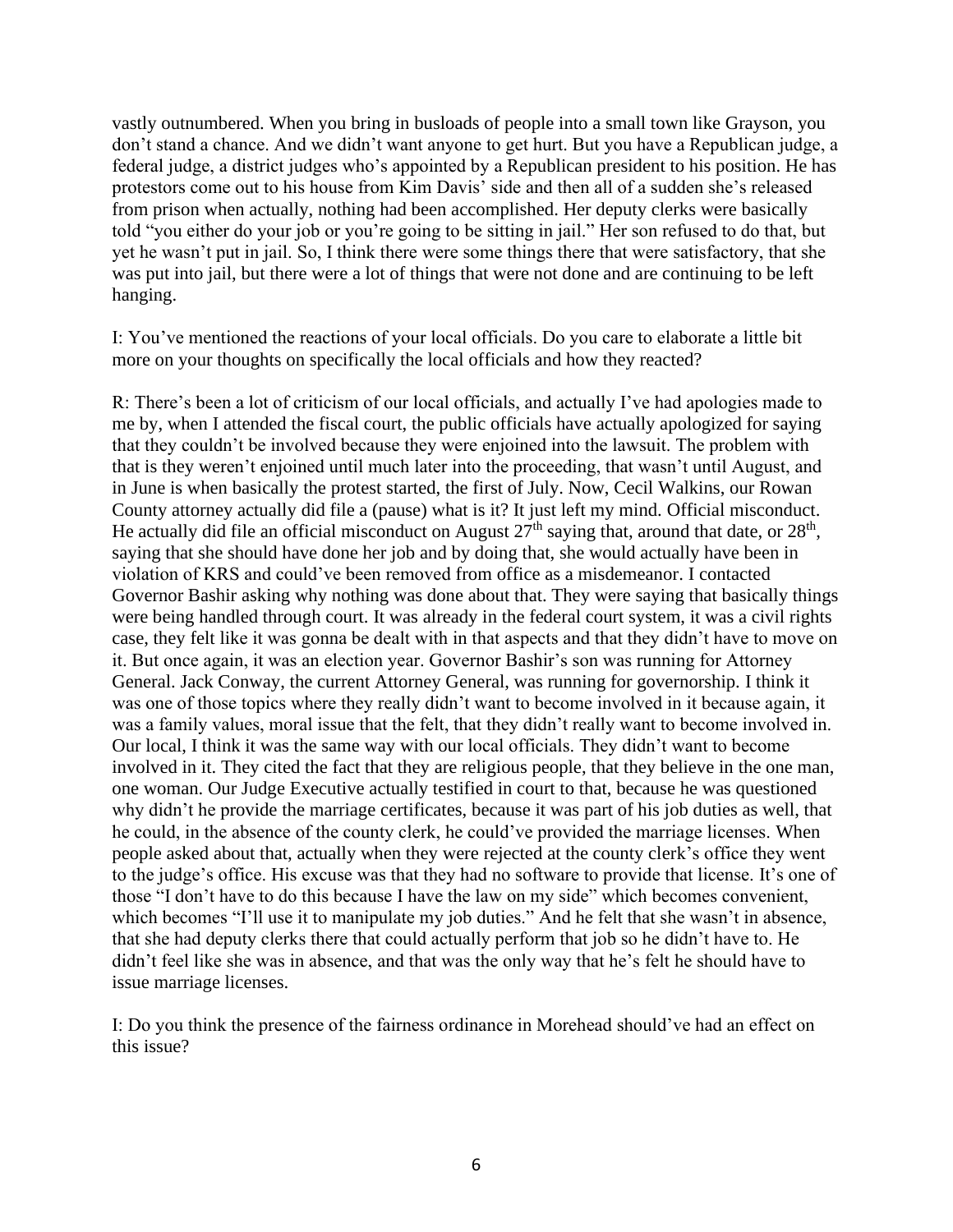R: That wasn't really what the fairness ordinance was about. The fairness ordinance was brought about when fair housing was denied to some MSU students, the LGBTQ community. It became an issue in 2013, was passed unanimously by the city council. It was to address basically when gender identification or sexual orientation was, became an issue and was left out of the old ordinance that they already had on the books, of discrimination. And if you go to the website and look up the fairness ordinance, it's not listed as the fairness ordinance. It is actually listed under discriminatory practices. It became integrated into the old policy they had since 1979 that had not been updated. So they took those policies and integrated it into the old policy. It doesn't have much bite to it. That, in sense, diluted it. It's not been tested in Morehead. It's not been brought to, and actually the only kind of relief that it affords is monetary, that if a business is found to be discriminatory, or a landlord, they can be fined and continue to be fined as long as they disregard the ordinance. But like I said, it's not been tested in Morehead yet and it could become an issue, especially in light of what happened in Orlando.

I: You said you consider Morehead your home, correct? So considering the fact that Morehead and Rowan County is where you would call home, does that have the, does that give you a unique perspective on this view?

R: I think when you come from another place it gives you a different perspective. When you move to a place, you establish a home, a job, a family, you become involved in the community, it becomes your hometown. I still have family in Dayton, I go back up to visit, but I have always been involved in my community, either through coaching, through becoming involved in the youth soccer league, becoming involved with Rowan County Recycling Center. I've always been mindful that I had a job to do within my community as well, not only the fact that being a family person and having a job. I also needed to be involved in my community. If you, it's that old saying "if you're not part of the solution your part of the problem." And until you give a voice to that, until you're willing to put the work in, you're willing to stand up for what you feel is right whether it's, you know, you want to see something brought to your community that's missing. And I think that's where we have become important. We've put that focus that there needs to be a human rights commission here in Morehead, just because the fact that the fairness ordinance usually goes hand in hand in cities that develop it, so we're in the process of that.

I: So what are your thoughts on the reactions of the mass media and several big name political leaders?

R: I think what happens with the mass media is when you see newscasts being done in 30 seconds or less, all the banners at the bottom of the screen scrolling across, it's almost like our attention span is limited to that amount of time. It's hard hitting, it's fast, it's using inflammatory terms that get people involved, the whole process of announcing something in a very forceful manner and then details to be given later to draw those people in, to say "okay, our attention span is this amount of time so we can allow you to mull it over." People are no longer taking the time to research, to do investigation into an issue. They only see what they see in Twitter, 140 characters. On Facebook, it doesn't matter who these people are that are giving these opinions. These people adopt this as their opinion. There are so many news sources now through social media that very few investigations are made into an issue of any depth, because people only want to read just a few lines. That's one of the criticisms, that people are only reading the headline and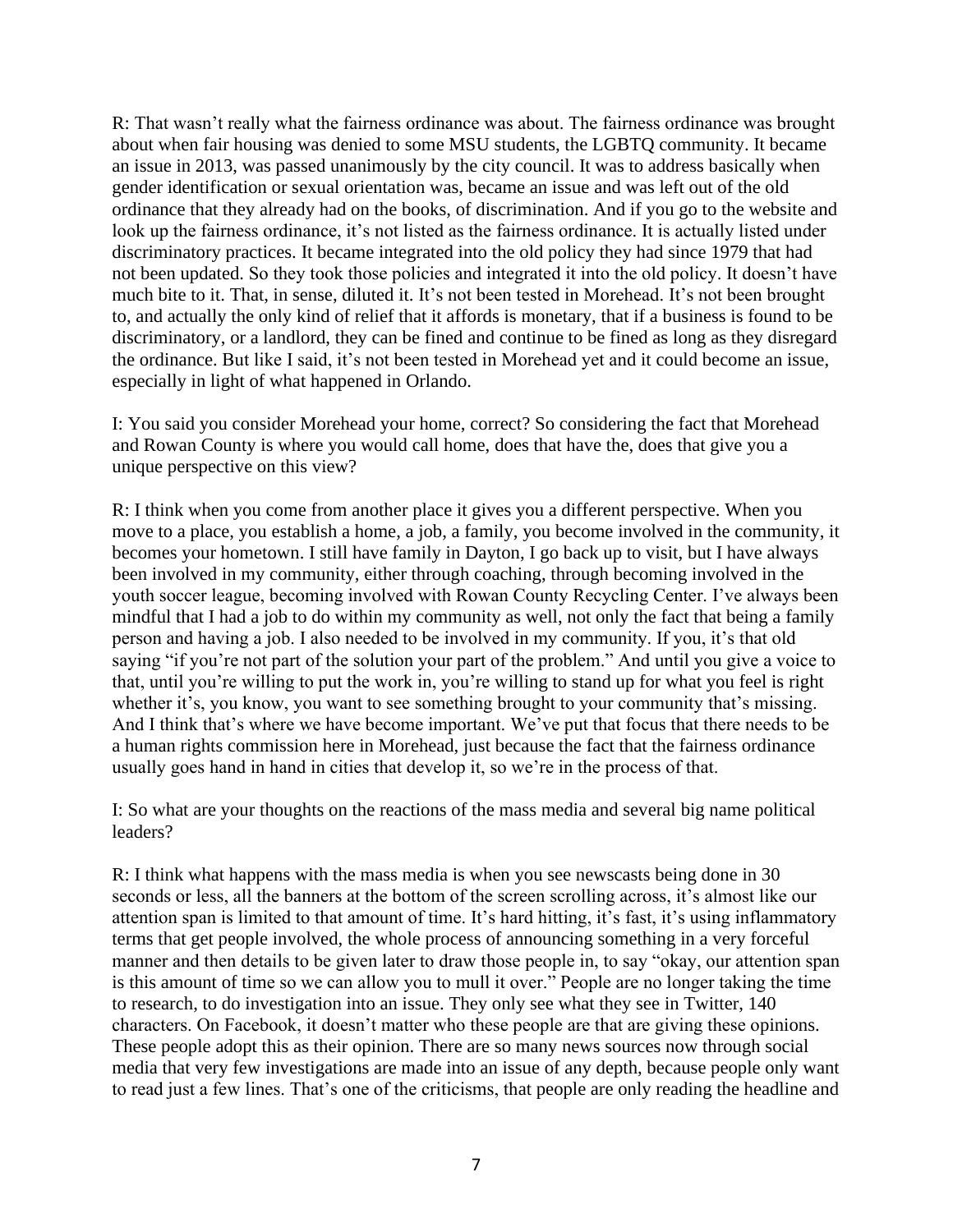hitting like. They're not looking, they're looking at what's being written. It doesn't matter what the content of the story is. They're only seeing the headline and it's, that's what's damaging. People no longer have their own opinions, they adopt the opinions of a meme or a tweet or think that that's clever, or they're just funny, and not thinking about what is behind that. What ideology are you accepting when you do that? And that's the problem that we're having in our country right now. And I think mass media plays into that and they need to accept responsibility for it.

I: Do you think that this issue deserved the attention it received in the media?

R: It was so hard for us to understand it, the attention in received, because we are isolated. We are in a small rural area. We just thought all we had to do was tell her she needed to do her job and she would do it. And when that didn't happen, when Liberty Council stepped in, made many false claims, talking about how the agenda of the gays and that type of thing and made it very inflammatory, and instead of taking the issue for what it was, an infringement of people's rights and following the law. Then it became, and it was, it was a blossoming of the religious right saying that it's a war. The whole thing about Christmas, not being able to say Merry Christmas or using Happy Holidays or the Starbucks cup and things that are so absurd that in becomes unreal to people. They don't think about the people that are being killed and beaten and still being murdered for being who they are. People, all they think about it "well this poor woman is being picked on." It has nothing to do with the fact that many people are being killed for who they love. Being beaten to death. People, transgender teens walking in front of trucks. 40% of trans teens try to commit suicide. None of that's brought out, none of that is brought out by the media. People need to realize that there are humans behind those stories, and that those, there are people that are suffering, and it's just not a county clerk that has had to endure media attention or a group that's had to endure media attention. Let's bring it out, let's bring it out to the forefront. Let's see it for what it is. And that's our part of it. And whether or not the media does anything with it is another thing. And that was one of the things I brought up to the media when it became such a circus was would you want your child to walk up that sidewalk while being told that they're condemned to hell? That, you know, all they have to do is straighten up their lives and live like they should? That they'll be accepted into God's kingdom. We have many Christians within our group, many people of the LGBTO community are Christian. It shouldn't be used as a weapon against them. And, and until people realize that, until mass media starts becoming human again and doing the human angle, we're gonna be stuck with this. And it's sad.

I: Sorry. So, you think that the religious nature of this community made this issue a lot bigger than it would've been?

R: I don't think it was so much that. I mean we didn't have that many people from the religious community, at least, I didn't think there was. At first there was an initial group of people that were coming out that used the Bible and used Bible verses, that type of thing, saying that this was the right, that was the law of the land, that that should be held to be the law of the land, that you go by what's written in the Bible, you don't go by what's written in the constitution. So there was always, you know, protests about that, and that we should obey God. But for the most part it was civil until outside groups started coming in, and they were using their own agendas, saying that it was the gays' agenda to force in down their throats and this type of thing. It was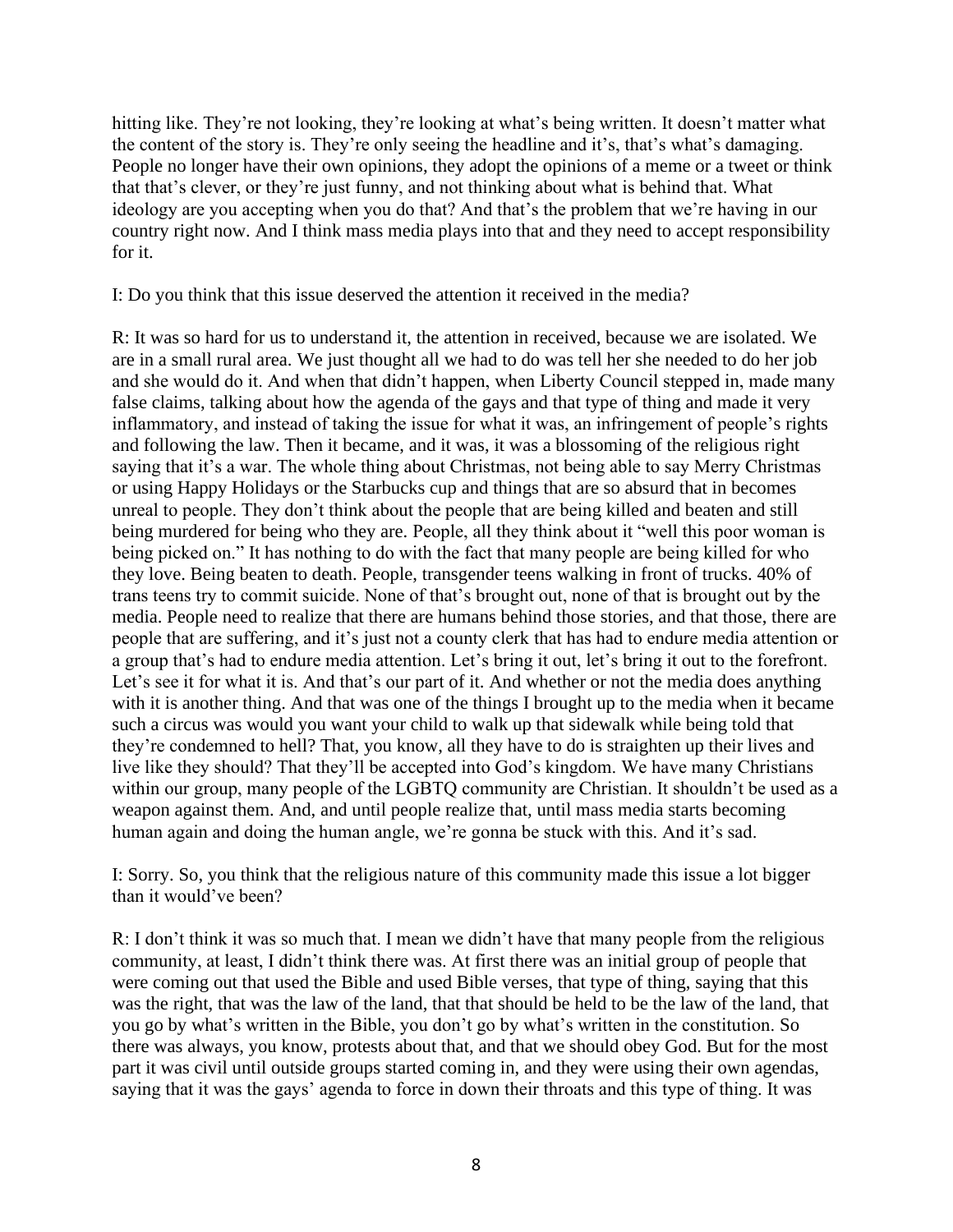very irrational. I think that's why it's really hard to understand how people can be so hateful and so ignorant of basic human rights that they can only see their perspective of it. And it's not true for all Christians. When I was growing up, a Christian wasn't that type of person. A Christian was always, you know they worked on social issues, they fed the hungry, they clothed the poor, they supported groups that would go into countries or even our own country and supported the rights of people. They walked hand in hand. They didn't use it as a shield and saying that it's "our way or no way." There wasn't that, you can't raise a sword and that's what they did, and it became horrible to watch and very unaccepting. I'm admittedly not a religious person and I can't go toe to toe with people that spout Bible verses to support their part in this. All I can see is that you have to obey the law and if you can interpret God's law into that, that's fine. But it shouldn't be a way to hate people, a way to discriminate against people, to support your bigotry.

I: Why do you think that Christians have changed their stance on this issue so abruptly?

R: I don't even think it's all Christians. There's all faiths that have, Catholic Church, you know, has their own policy in regard to homosexuality, the Mormon church, I think the broad use of the term Christian makes it hard to identify that, because they're very, there are a lot of churches that are very accepting. The Unitarian church, the Apostolic church that Kim belongs to, of course, is adamantly opposed to it. They condemn their people to hell, this type of thing. They basically have given up on the living, and your reward is gonna be when you die. You can't, you can't live your life that way. Extremist religions that glorify their people in death, we don't want that. We wanna glorify their lives. We want people to live and love who they love and we don't need to be in people's bedrooms. Unless they're doing something damaging to someone, why are we involved in that? Give these people the same, nowhere in the constitution does it say it has to be one man, one woman to be married. It's not even mentioned in the constitution, and yet people are saying "but that's not the law, the law is God's law." Well if you go into the Bible, there's all kinds of passages that address that. And the fact that divorce, adultery, it's fairly convenient to use the law to your advantage, whether it's God's law or it's the constitution. It's easy to do, but you have to think about what's good for everyone, not just a few. My idea is that you can't use it to your advantage and then expect everyone to go along with it. It's just not gonna happen.

I: What are your thoughts on the outcomes of either the religious liberty or marriage equality movement?

R: I think everyone thought it would give a better understanding of the LGBTQ community. That people would be more accepting when the skies didn't open up, when it didn't rain frogs, when, you know all the things that they think are part of the apocalypse. When that didn't happen, when life went on, I think a lot of people were like "oh, okay, fine, that's fine." They didn't care. It didn't impact them. It's only the people that have some type of belief that this is wrong. And I understand that. You can believe that it's wrong. You just can't use it to hate and to deny people's rights. If you want to do something about it, get organized. Actually, there's a lot of legislation that's been attempted to be passed in violation of the constitution and the federal law that's being struck down. But once again, that brings that hate to the forefront, it brings out the whole zealots that do nothing but talk about everyone's agendas and it being forced down people's throats. And it's not. That was done just like any other thing. I object to Citizens United, but you have to work within the system to get that struck down. If they, you know, Roe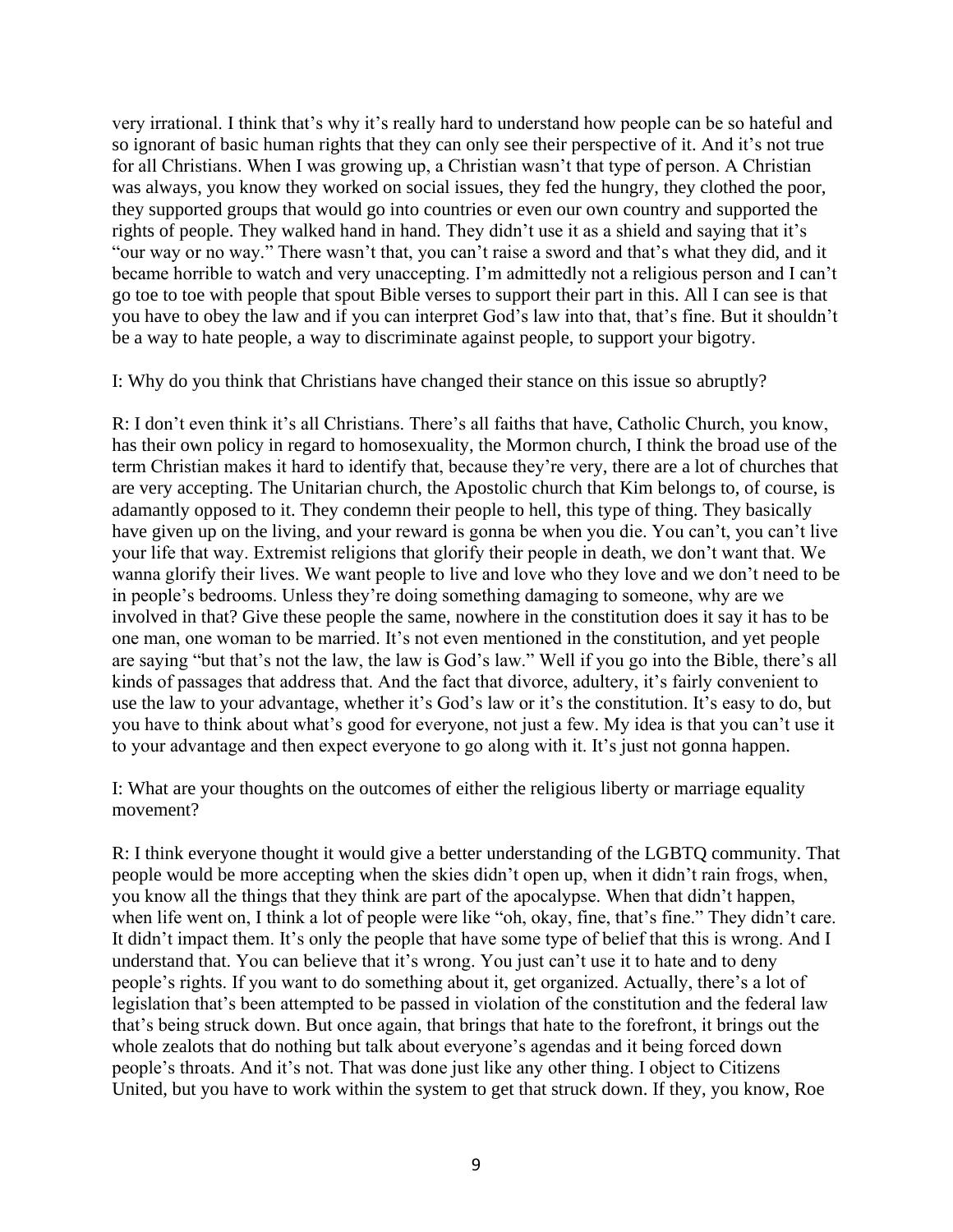v. Wade. The Brown decision for Loving v. Virginia. Those are all standing Supreme Court decisions that people find wrong or right. And if you believe that strongly, then work to change it. But, you also have to work to uphold your rights, for right or wrong. And that's what we need to do. And that's what we're trying to do. We're not trying to keep anyone from practicing their religion. That's not in anybody's thought. The thought is that you can't restrict other people from living their lives by using your religion.

#### I: Would you consider your efforts to be a victory?

R: I think it's a victory in the fact that it showed that there were people that care. Whether or not it's gonna pan out in the justice system, it could take years. Our justice system is so slow, and that was what was surprising, that it moved along so fast during the summer, that it actually did happen quite quickly. But again, it was an election year, it was being pushed through, that type of thing. I think we won I the fact that it brought attention to how things can go wrong very quickly and we made an effort. We actually said "this is wrong, we're gonna uphold our rights." There are people that care about this issue, and that we're here. And that, I think, that was where we won. Many people on the county clerk's side think the she won.

I think a lot of it was there was some law bending done when Matt Bevin, on the second day of office, comes in and changes KRS saying that the county clerks no longer have to sign the marriage licenses. He could've very well have been taken to court that very day. He violated his use of executive order. It was in violation of KRS, and that has to be done through legislature. He couldn't come in and just sign it into law. And when that was allowed to happen, it basically opened the door to a lot of other issues that "okay, I got away with this, I can go ahead and do all these executive orders, who's gonna do anything about it?" Finally, when it took cuts to education and an uproar from the general public, they have taken and filed suit.

Overreach of government? The overreach of government is putting a police officer in a child's bathroom and demanding to see that they are, proof of what gender they are. A schoolboard in North Carolina wanting to issue pepper spray to their students so that if a transgender child comes into the wrong bathroom they can be pepper sprayed by another child. How, where is reason? How can an educator condone that? How can any parent want their child pepper sprayed by another student because they feel like they're using the wrong bathroom? It's so absurd, and that's where all this about political correctness and what we can do as a nation and "Make America Great Again." We are great. We don't need to be made again, we don't need to be thrown back to the 50s. People need to realize that there's a lot more to us than morals, and I think that's where we're having a problem. We're trying to be dictated to, to what our family values are and that's not true anymore. We're too diverse. We're too big. We can't do that anymore. So, I don't know. I don't know what the answer is. But you have to stand up for what you feel is right, and if you don't, you lost. All you can do is complain, troll on Facebook, tweet til the day's end. But unless you're willing to put the effort in, then I don't think that you have a voice, and that's what's important.

I: Do you think there could still be movement within the justice system with this issue?

R: I think so. I think it's, actually, you know what, it continues. It continues. It keeps mutating into different things. The Liberty Council has offered up many objections and rulings that have to be ruled on. They keep putting it before the court. It's actually going back up to the  $6<sup>th</sup>$  district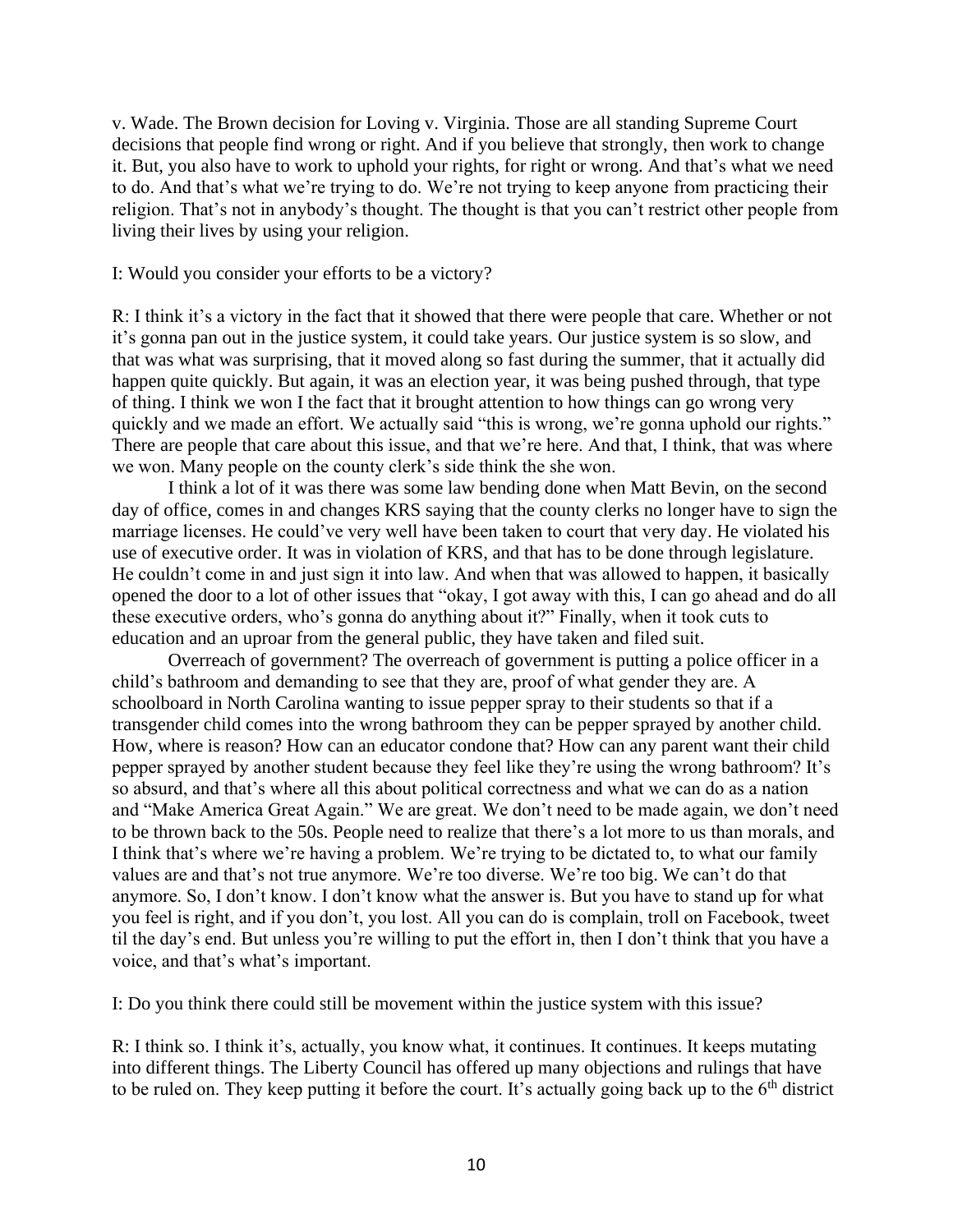in July, they're having oral arguments again on the case. The state has successfully removed themselves from the suit, so has the county, so basically, it's Kim Davis against the plaintiffs. They've been able to consolidate it into one case and oral arguments will be made in July,  $6<sup>th</sup>$ district. She's not been successful in any of her appeals. It's always been struck down. 6<sup>th</sup> district has been adamant that they won't end around the lower rulings of the lower court, of the district court. I think it's very political in what's being done. It's almost like we don't wanna bring that issue up. We don't want it, as long as we continue it in the court system it becomes lost, just like everything else that gets bogged down in the court system. It's not been dealt with and I think it's gonna continue, which is unfair to the plaintiffs in this case. It's even unfair to Kim Davis but she continues to do it and she's being told that she's upholding religious freedom by doing this. It's gonna continue for quite a while, I'm afraid, until it becomes a non-issue, and I don't think it'll ever become a non-issue.

## I: How has this experience changed you?

R: It's changed me on a personal level to become involved again. When you get older and you know, you're focused on your family, you're focused on wanting to relax and you no longer have to go to your job every day, so you become almost complacent. This brought out the fire again. I wanted to be involved again. I also find out there were like-minded people here in Morehead, and until you've got something to rally around, it's hard to find those people in a small community. You don't know how anyone feels. You can become involved in a church and you can become involved in a political party, you can do all that. That's what brought me to the protest, was that I had experienced it, I knew that it could be effective, and that I wanted to be given a voice. To continue in it, it was because our organization formed, it became a way to speak to people and to remind people that there are people that care in our community.

## I: Do you believe the debate over religious liberty and marriage equality is over?

R: No, not by a long shot. It's not until, I don't think it'll ever end. I think there's always gonna be a conflict between religious beliefs and fundamental rights of people, because there's always gonna be those minorities that are always going to be fighting for their rights. It's the way our judicial system, it's the way or legislative system is set up, that until we're representative of all minorities, we're gonna continue this. And it's from time beginning. This isn't anything new. People see it as "oh yeah well all of this has started up just recently." No, every war in this world has, almost has, is either through religious belief or possession of land. So, when it's so deeply ingrained in people, and they feel like it's being stripped away from them, they're gonna fight, and it's been that was from time began. That people have fought over these types of issues. It's not gonna go away. It's whether or not we handle it in a way that you accept all beliefs and be human to one another and accept people as human beings, or just objectify people. I don't wanna objectify Christians. I don't wanna objectify people that have fiscal responsibility for the way government's run. But I also feel like you cannot cover it up by using religion, by saying that family values. Everyone has family values. Everyone has morals. You just can't dictate to people what those are, and they shouldn't dictate to people. You have to live within the confines of a society, whether you use that to live outside of it where that's through religion or whether it's through crime, whether it's taking a gun and killing people. We have to come to grips with this. And I'm, you know, this whole thing with Orlando and people saying you can't restrict people's